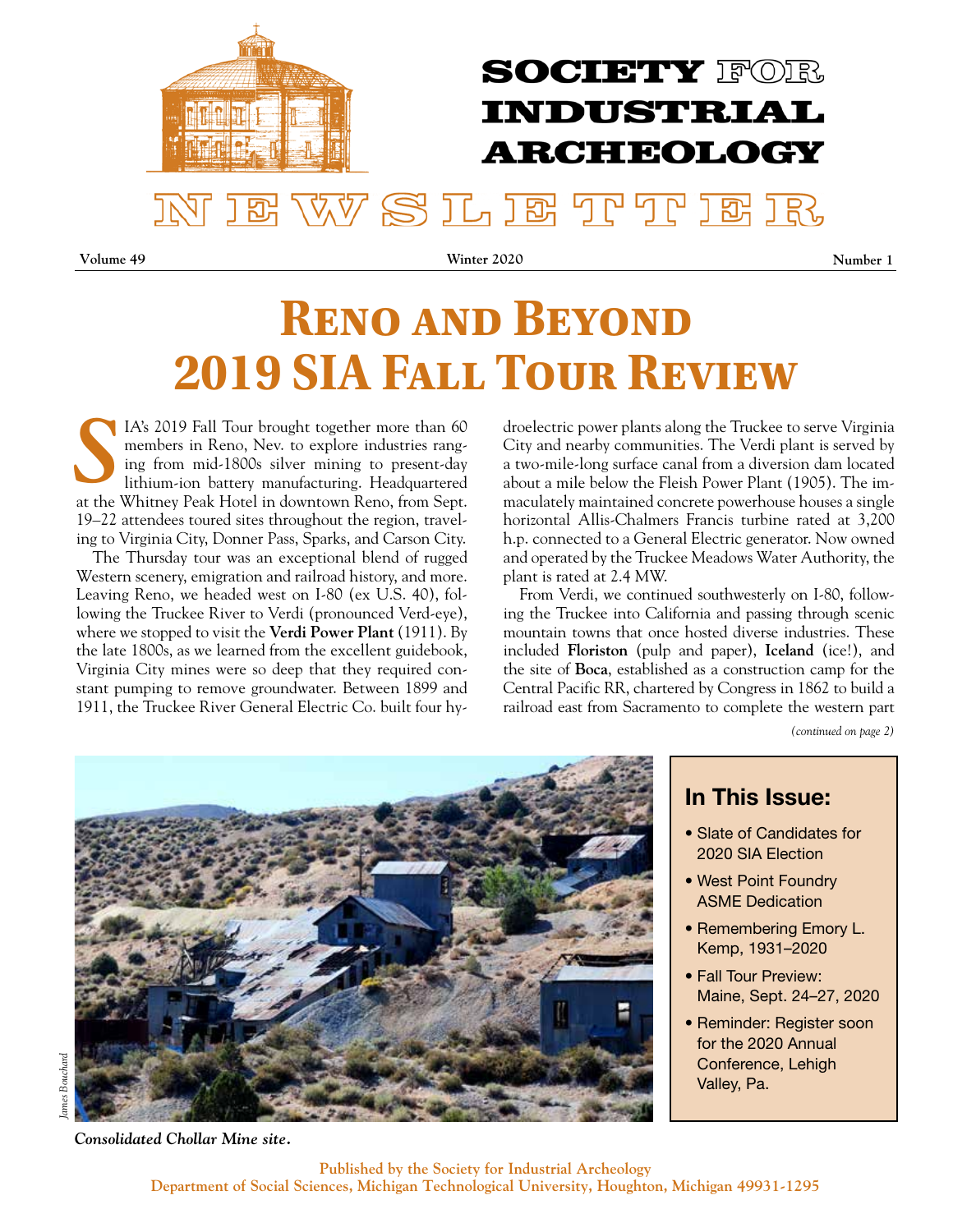#### *Reno Fall Tour (continued from page 1)*

of the first transcontinental railroad in North America. By 1872, Boca was shipping more ice, wood, and shingles than any other point between San Francisco and Omaha. The Boca Brewery gained fame for its Boca beer, brewed with natural spring water, until it burned to the ground in 1893. The town was erased with the construction of Boca Dam in 1939.

Traveling ever higher, we passed through Truckee (elev. 5,820), site of epic snowfall—more than 200 in. each winter. As if to prove it, icy flurries had begun to fall. Truckee was an important stop for trains heading over **Donner Pass**. During the late 19th century more than a dozen sawmills were operating in the area, along with a chair factory, shingle mills, and charcoal and brick kilns. The cutting of cordwood, much of it used as fuel for steam locomotives, was principally done by Chinese workers, as was the production of charcoal, primarily used for smelting ores from mines in Nevada and Utah. Nearly 250 earthen charcoal kilns have been inventoried near Truckee, according to our guidebook, along with a large number of associated Chinese work camps. *California: A Guide to the Golden State* (1939)

The *SIA Newsletter* is published quarterly by the Society for Industrial Archeology. It is sent to SIA members, who also receive the Society's journal, IA, published biannually. The SIA through its publications, conferences, tours, and projects encourages the study, interpretation, and preservation of historically significant industrial sites, structures, artifacts, and technology. By providing a forum for the discussion and exchange of information, the Society advances an awareness and appreciation of the value of preserving our industrial heritage. Annual membership: individual \$50; household (joint) \$55; full-time student \$20; institutional \$75; contributing \$100; sustaining \$150; corporate \$500. For members outside of North America, add \$10 surface-mailing fee. Send check or money order payable in U.S. funds to the Society for Industrial Archeology to SIA-HQ, Dept. of Social Sciences, Michigan Technological University, 1400 Townsend Drive, Houghton, MI 49931-1295; (906) 487-1889; email: *sia@siahq.org*; website: *www.sia-web.org.*

Mailing date for Vol. 49, No. 1 (Winter 2020), March 2020. ISSN 0160-1067. If you have not received an issue, apply to SIA-HQ (address above) for a replacement copy.

The *SIA Newsletter* welcomes material and correspondence from members, especially in the form of copy already digested and written! The usefulness and timeliness of the newsletter depends on you, the reader, as an important source of information and opinion.

**TO CONTACT THE EDITOR:** Marni Blake Walter, Editor, SIA Newsletter, 11 Esty Rd., Westmoreland, NH 03467; *sianeditor@siahq.org*.

described Truckee as a railroad and stock-raising supply center, with "ramshackle frame houses . . . cheap saloons, and gambling halls overflowing with "lumberjacks, cow-punchers, and shepherds." Today Truckee is a popular (and noticeably upscale) all-season tourist town.

We stopped at **Donner Memorial State Park**. The visitor center there has an excellent museum with exhibits devoted to the emigrant experience, the story of the ill-fated Donner Party, and the role of the Chinese in the construction of the first transcontinental railroad. In October 1846, the Donner Party from Illinois, acting on bad advice, crossed the Great Salt Desert and arrived too late to scale the high granite pass that today bears its name. Caught by heavy and unrelenting snowfall, they spent the winter of 1846–47 snowbound in the Sierra Nevada. Of the 87 members of the party, only 48 survived the ordeal. Some of the migrants resorted to cannibalism to survive, eating the bodies of those who had succumbed to starvation and sickness. (The harrowing story is well told in Ethan Rarick's *Desperate Passage: The Donner Party's Perilous Journey West* [2009].)

Following lunch at a picnic pavilion offering a magnificent view of Donner Lake, the bus began its slow climb to the summit of Donner Pass (elev. 7,135). We disembarked to admire the **Donner Summit Bridge**, a handsome openspandrel concrete arch built in 1926 and restored in 1996. The first transcontinental railroad, completed in 1869, went through Donner Pass, requiring 15 tunnels cut by Chinese laborers using black powder and, later, nitroglycerine to blast through solid granite. The longest and most challenging was **Tunnel 6**, which crosses through the crest for a distance of 1,659 ft. Sixteen ft. wide and 19 ft. high, the tunnel took two years to build and remained in use until 1994. The bus parked at its west portal, allowing enough time for the hearty among us to walk the entire length. Other features of interest to be seen prior to our descent and return to Reno included the so-called **China Wall**, where Chinese laborers filled a ravine with the rock excavated for Tunnel 6 and faced it perfectly with dry-laid granite; and concrete snowsheds, built in the 20th century to replace the wooden sheds, which were prone to fire.



*Donner Summit Bridge.*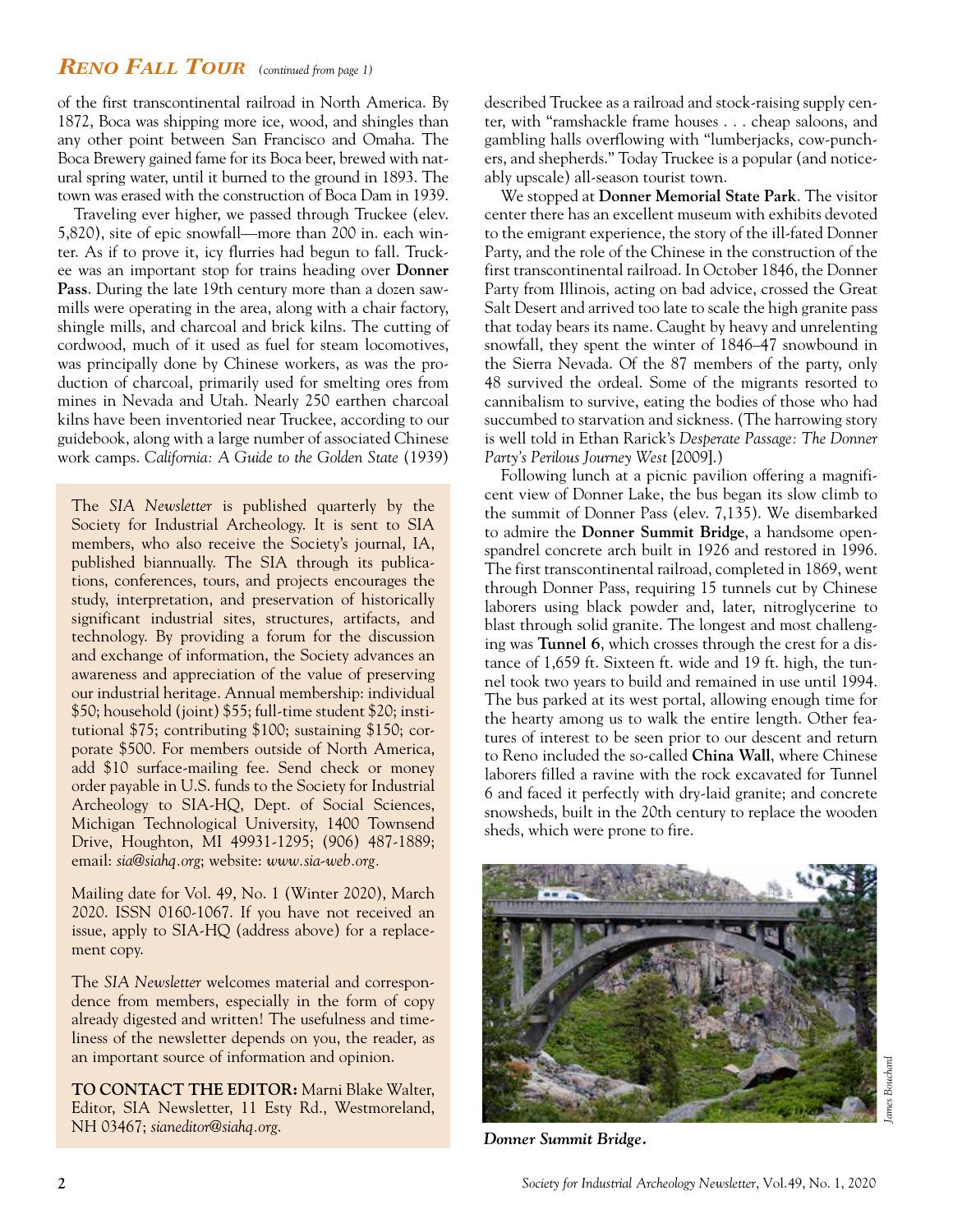# **2020 SIA Slate of Candidates**

The SIA Nominations Committee is pleased to present the following slate of candidates for the 2020 SIA elections:

| President<br>$(2$ -year term)<br>You will vote for one             | Saul Tannenbaum                                                      |
|--------------------------------------------------------------------|----------------------------------------------------------------------|
| Vice President<br>$(2$ -year term)<br>You will vote for one        | Arron Kotlensky<br>Tim Mancl<br>William McNiece                      |
| <b>Directors</b><br>$(3$ -year term $)$<br>You will vote for three | Lynn Rakos<br>Mary Alfson Tinsman<br>Jacob Kaplan<br>Gerry Weinstein |
|                                                                    |                                                                      |

**Nominations Committee** Marc Belanger *(3-year term)* Brian Gill *You will vote for one*

Our first stop on Friday's Tour A was the **Ormat Steamboat Geothermal Plant**, one of 12 such plants in Nevada. Nevada is dry on the surface, but has lots of water (much of it hot) underground. Ormat is a global geothermal and waste-heat recovery company based in Israel. Their process uses a binary system with two closed loops, one for the extracted water and one for the working fluid (pentane or butane). The plant takes 350° flashing steam from the ground, extracts about 30% of the energy in an 1,800-rpm turbine, and then reinjects the lower-temperature brine underground. Power is sold to NV Energy (the local utility) and to California. Geothermal has the advantage of being baseload power (24/7), unlike solar or wind.

The next stop, the **Nevada State Railway Museum**, is the



*SIA Group in Tunnel 6 at Donner Summit.* 

SIA bylaws state that the Nominations Committee shall notify the membership of the proposed slate at least 70 days in advance of the Annual Business Meeting. Additional nominations may be made in writing over the signatures of no fewer than 12 members in good standing (dues paid for the 2020 calendar year) and delivered to the Nominations Committee chair at the address below no later than **April 18, 2020**. Candidates must have given their consent to be nominated and must also be members in good standing. Ballots will be mailed in early May. Members must have paid their dues for the 2020 calendar year in order to vote.

The 2020 Nominations Committee is John Mayer, Ian Hay, Diana Bouchard, and Maryellen Russo, SIA Past President (ex officio). Please direct all nominations and other correspondence to: SIA Nominations Committee, c/o John Mayer, Chair, 68 Cabot St., Portsmouth, NH 03801; 603-969-3913 (mobile); *jmayer.nh@gmail.*  $com.$  $\Box$ 

largest railway museum in the state, with particular strengths in freight cars and early locomotives (around 1875). Highlights of the collection include a transfer car that made it possible to move narrow-gauge equipment over standard rails to the shop for servicing. Narrow gauge was popular in the mining district because of lower cost for cars and roadbed. The Virginia & Truckee (V&T) bought the car for \$800 rather than put in a third rail over the 10 miles to its shop for \$50,000. The car is being restored as a working piece to be displayed with one of the museum's narrow-gauge locomotives. Another highlight was the self-propelled McCain car, which was the first application of the internal combustion engine on rails. It ran from 1910 to 1940. Its well-upholstered seats and large (openable!) porthole windows created an ambiance of travel comfort. Their impressive collection of locomotives included two that have been "dressed up" a few times to recreate the golden spike ceremony at Promontory Point, Utah, in 1865. The movie industry has been very helpful in restoring and keeping up the Museum's collection of rolling stock.

Another stop was **AVK Hydrants and Valves**, founded in Denmark during WWII. They started out by repairing farm tools, moved to refrigeration units, and by the late 1960s were a plumbing contractor. Today the company is a leading U.S. manufacturer of accessories for the water, fire protection, and irrigation industries. All their plants worldwide have the same "U" shape and move from casting to finished product. Raw castings are received from a foundry in England, cleaned up, and shot blasted. They are then heated to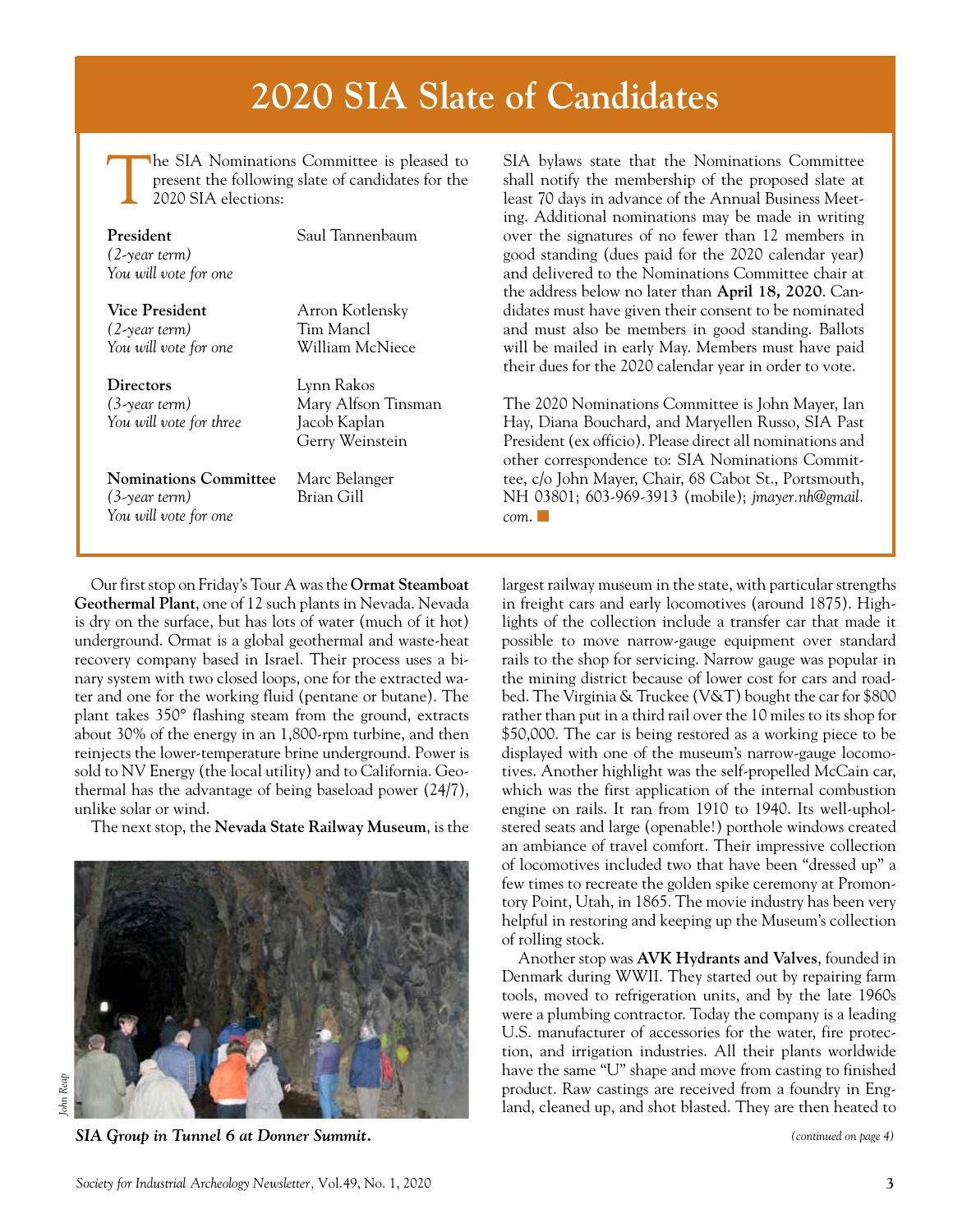#### *Reno Fall Tour (continued from page 3)*

400° in an oven, and epoxy paint is applied from a fluidized bed by electrostatic attraction. Manual spray painting gets any spots that were missed. Their largest gate valve is 36 in., 8 ft. tall, and weighs about 7000 lbs. Everything is made to order and tested. Hydrants have three parts: upper barrel, lower barrel (cut to spec), and the branch. They are painted red, shades of yellow, or whatever the customer orders. One costs about \$1,500 and lasts about 50 years. They are made of ductile iron and are made to break off on impact. Most hydrants are dry (no water in the upper barrel)—so forget the movie scenes with all that gushing water.

The **Bently Heritage Estate Distillery** is located at Minden in the Carson Valley, known as the "breadbasket of Nevada" and the southern terminus of the V&T. "Estate" means that at least 85% of what is used is produced on-site. The site includes the former Minden Flour Mill and Butter Manufacturing building (1905–06), which was designed by architect Frederic Joseph DeLongchamps and is now on the National Historic Register. In converting the two historic buildings, they reused as much as possible of the original materials, often in the same place. Today the former butter manufacturing building houses a multi-spirit distillery, with a large copper still from Germany as the centerpiece. They handle multiple mash blends depending on the grain. The process is classic distilling, with mash cooking, fermentation, barreling, and storage in two rickhouses that emulate in real time the climates of Scotland and Kentucky. The main building, the former flour mill, is original except for the steel beams and operates as a traditional single-malt whisky distillery. Tasting of the final product provoked unanimous approval.

The Friday B tour visited sites east of Reno. The **Lahontan Dam and Powerhouse** project began in 1903 and was completed in 1915. It continues in operation as a water management and power generation complex. Its primary use is water impoundment with controlled release into a complex of canals and ditches for agricultural irrigation. The tour included explanations of the challenges, processes, and compromises involved in water collection and distribution in the area.

The **Tesla Gigafactory 1** is a joint venture between Tesla Motors and Panasonic. The site includes a Panasonic plant



*John Reap*

*Verdi Hydroelectric Plant, turbine and alternator.* 

where lithium-ion batteries are made, connected directly to a Tesla plant where the batteries are assembled into battery packs for use in both vehicles and for stationery storage units. Additionally, the facility produces the drive motors and related gearing for Model 3 automobiles. Entry into the site required a two-stage identification process for visitors.

The next stop on the tour was **Havelock Wool**, which manufactures building insulation from natural wool. Wool is imported from New Zealand and processed into both loosefill and batt insulation for use in home construction and van insulation. The insulation offers specific advantages to more conventional insulating materials.

Saturday's tour featured the **Comstock Lode**. Our introduction to Virginia City, the heart of the Nevada silver boom, was a ride up the **Geiger-Tilton road** that went up the canyon from Reno (change in elevation of 2,500 ft.). The first two V&T locomotives were disassembled and taken up this road by wagon. Even with the 1936 WPA improvements, I could not imagine how oxen could haul anything heavy up this road. Many of the mining structures have disappeared, although the relocated Keystone Mine headframe greets one at the entrance to Virginia City.



*Bently Heritage Distillery, small still in the Minden Butter Co. building.* 

The Comstock Lode was visible as orange spots on the top



*Exploring Butters Plant stamp foundations.*

*John Reap*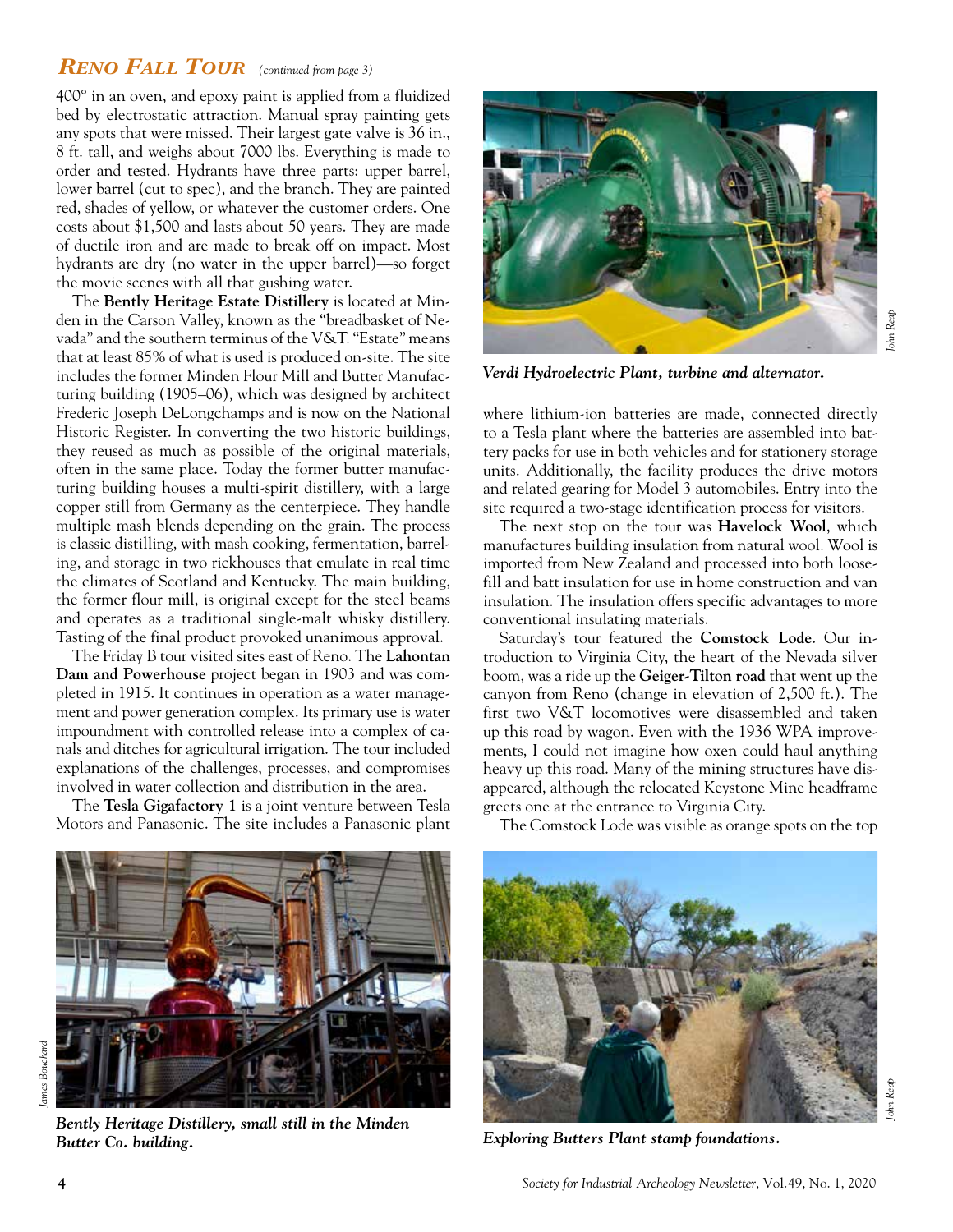### SIA's Annual Conference May 28–31, 2020—Lehigh Valley, Pa.

**NOTE: Due to the conditions surrounding Coronavirus (COVID-19), registration for the 2020 SIA Conference has been suspended until at least April 1, 2020. Conference organizers and the SIA Board are closely monitoring the situation and will modify plans as necessary to ensure the safety of the SIA membership.**

This year's Annual Conference will be here soon! Join the SIA May 28–31 for tours and events throughout the Lehigh Valley of Pa. The conference will be headquartered at the Historic Hotel Bethlehem (*www.hotelbethlehem.com*), and the itinerary features a full range of Pa. industries including steel, coal mining, slate quarries, railroad facilities, Martin Guitars, KCM Fire Trucks, and many others. For a more detailed description, see the preview that appeared in the Fall 2019 *SIAN*. Be on the lookout for conference registration information in your mailbox and on the SIA website (*www.sia-web.org*) very soon. See you in Bethlehem!



*The blast furnace plant at the South Bethlehem Works, preserved as part of the SteelStacks campus.*

of the ridge above Virginia City. From there, it sloped down at a 45-degree angle, meaning that mines to the east had to dig very deep to have any hope of encountering ore. This was made more difficult by copious and hot underground water; breakthroughs killed many miners by drowning or scalding. The response was huge Cornish pumps (later more modern ones), that burned 50 cords of wood per day to pump water. More wood went into the Comstock (largely deforesting the Lake Tahoe area) than the gold and silver that went out. Adolph Sutro (later mayor of San Francisco) built a tunnel 1,850 ft. underground to drain the mines to a spot out in the desert near Carson City. This prevented many mines from flooding completely in later years.

A visit to a mining district would not be complete without a real mine. A number of intrepid souls brushed aside the warnings of water, mud, tight passages, and low headroom to walk into an adit of the **Chollar Mine**. They formed a vivid experience of what mining was like "in the day." For those less intrepid (and for the intrepid afterwards), a plethora of rusted old mining equipment awaited their inspection outside: stamps, Washoe pans, a drilling sled that was like a man cage with a drill under it and used to make the mine deeper, and even a two-hole rolling toilet to be moved where needed.

Lunch was at the **Fourth Ward School**, a large and stately wood building reflecting the size and prosperity of Virginia City at the time. It was built in 1876 (like much in Virginia City) after a disastrous fire in 1875. It has been rescued several times and is now a museum.

After lunch, we left for a drive down **Six Mile Canyon**, site of many mines and mills, now mostly in ruins or gone. We were reminded that large swaths of land in this region are seriously contaminated with mercury and other heavy metals. Ten million tons of mercury entered the Comstock to be used in the refining process, and none of it left, so it's still there. Cleanup proceeds at a snail's pace given the amount of land involved and focuses on inhabited areas.

One survivor, which we visited, was the **Donovan Mill**. Located in Silver City, it nonetheless milled more gold than silver and operated until the 1950s. The complex included a trestle that was built across the canyon to drop ore into the mill. Several foundries started up in the 1870s to make mill parts and castings out of iron from elsewhere. The Comstock Foundation for History and Culture purchased the complex in 2014 and received an SIA Industrial Heritage Preservation Grant in 2017.

*(continued on page 6)*



*Valve assembly area at American AVK.*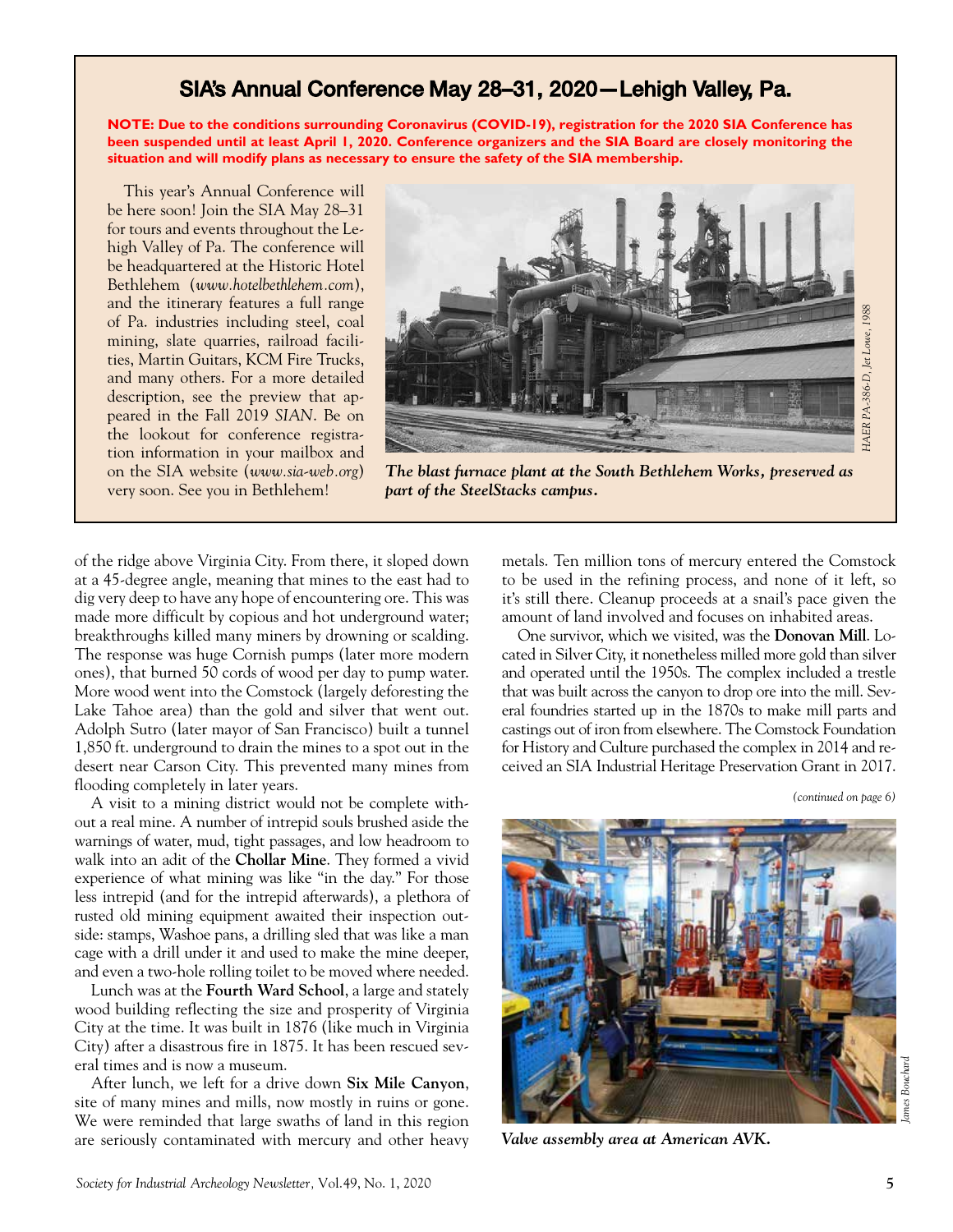#### *Reno Fall Tour (continued from page 5)*



*A departing V&T steam train. Donovan Mill machine shop.*

Work continues to preserve and interpret the mill.

The Saturday night banquet was held at the **Depot Craft Brewery and Distillery**, housed in a three-story brick building built in 1910 to serve as the headquarters for the Nevada-California-Oregon Ry.

An optional tour on Sunday took attendees on the **Virginia & Truckee RR** from Carson City to Virginia City. We were sitting in 100-year-old cars with wicker seats from the Lackawanna & Western RR (1914–16), pulled by a Baldwin steam locomotive from 1916. The V&T had 29 locomotives at one time. The maximum grade is now 4%; the line was engineered at 2.2%, but reconstruction to shorten some track loops required the increase in grade. During the ride up, we had ample opportunity to take in the sheer expanse of the dry and empty Nevada foothills, occasionally dotted with old mining equipment or open pits. Upon arrival, we were taken up to the main street to find lunch and explore. The wooden sidewalks on both sides created a period atmosphere, and the numerous extended porch roofs on the stores offered some welcome shade. Eventually we made our way down to the train depot to explore that area more before the buses took us back to Reno.



*California stamp at Donovan Mill.*



A detailed guidebook to the Reno Fall Tour (Marc Belanger, ed.), complete with photos, references, and more, is available for download on the SIA website: *https://www. sia-web.org/wordpress/wp-content/uploads/2019/09/Reno-FT-Guidebook-Color-smaller.pdf*.

Many thanks to the planning committee: Marc N. Belanger, Corri Jimenez, Robert W. McQueen, and Ronald Reno, with additional support from Courtney B. Murtaugh, Christopher H. Marston, Hans Muessig, and Saul Tannenbaum. The SIA also extends our gratitude to our tour hosts and the many historic sites and businesses who provided a welcoming and informative Fall Tour.

> *Marc N. Belanger, Diana Bouchard, James Bouchard, Bill McNiece, Carol Poh, and John Reap*

### *NOTES & QUERIES*

**Help requested for historical computing research: finding core memory weavers.** Memory in a computer hasn't always been stored in computer chips. Before integrated circuits, computers used "core memory" or "core rope memory" that was hand woven out of thin copper wires and small donutshaped iron cores. Women typically were the creators of this memory, and their experiences working with this technology are largely undocumented. Core memory was made in the U.S. in the 1960s and perhaps even later, and I am looking to interview anyone that was a worker who manufactured this technology. In particular, the Apollo space missions used core rope memory that was woven in Waltham, Mass. by former textile workers and watch makers, and I would love to hear their experiences switching to making technology for space missions. If anyone has thoughts on how to get in touch with one of these technology artisans, please contact me at *kbroida@gmail.com* or on Twitter *@kbroida*.— *Katie Broida* n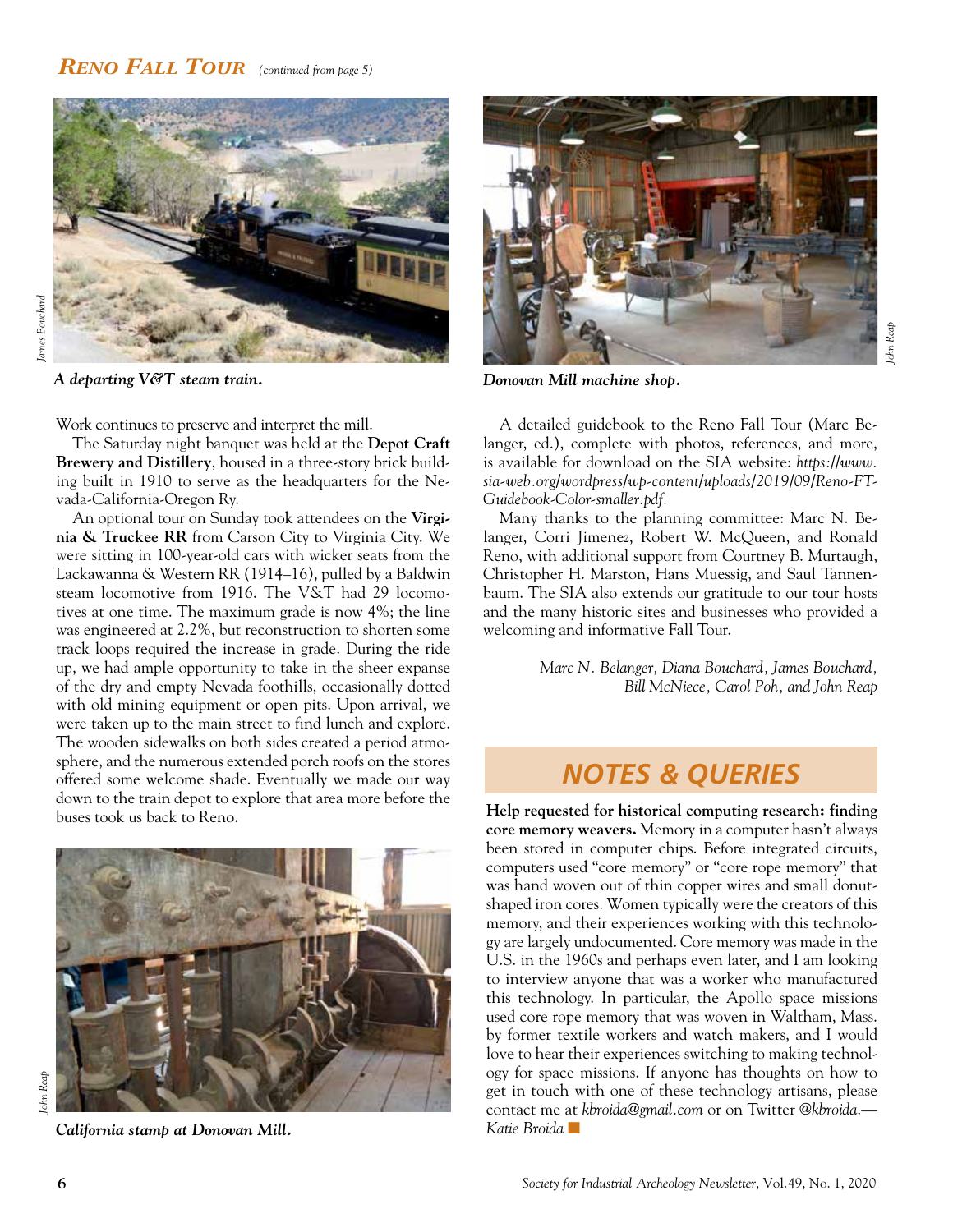# **One-Of-A-Kind Emory L. Kemp, 1931–2020**

I ndustrial archeology in America lost<br>one of its pioneers on January 20,<br>2020, when Emory L. Kemp died of<br>heart failure at the age of 88 while recovndustrial archeology in America lost one of its pioneers on January 20, 2020, when Emory L. Kemp died of ering from surgery.

Emory Kemp was a true pathfinder. By happenstance, he became a founding member of SIA when the group met at the Smithsonian in 1971. While visiting Robert Vogel, he was invited to that first Saturday meeting. Kemp later recalled lively discussions over the nature of industrial archeology vis-à-vis other branches of archeology, as well as of the spelling of the word itself.

Industrial archeology was familiar to Kemp, for he had spent four years studying and working in Great Britain where the discipline was well established by schol-

ars like Neil Cossons, director of Ironbridge Gorge Museum and an early acquaintance. A Fulbright Scholarship enabled Kemp to obtain a diploma from the Imperial College of Science and Technology in 1955. Three years later, he obtained a master's in engineering from the University of London. In London he joined several consulting firms, in particular Ove Arup and Partners, where he pursued one of his first passions: the design of thin-shell concrete roof structures. His complex manual calculations helped make Danish architect Jørn Utzon's revolutionary Sydney Opera House roof design a physical reality.

While in England, the expatriate engineer did not spend all his time designing concrete structures. There he met Janet Dodd, and they were married in 1958.

An offer of a full scholarship in the University of Illinois at Champaign's theoretical and applied mechanics doctoral program brought the Kemps back to the U.S. Emory's dissertation study of torsion in reinforced concrete beams was a previously little-explored area of inquiry. Leaving Champaign in 1962, he landed in West Virginia University's College of Engineering and headed the Civil Engineering Department from 1964 to 1974. Here the Kemps also parented a daughter and two sons.

Once settled at Morgantown, Kemp was encouraged by James Harlow, a former dean at the University of Oklahoma and recently named president of West Virginia University, to look into Oklahoma's history of science program. It was a natural fit, for Emory had been a lifelong student of history. In fact, his high school teachers—many of whom were also university faculty—had encouraged him to take up history as a profession, especially after winning a prize from the Daughters of the American Revolution. Instead, he followed his father's footsteps into the engineering field but never lost his



*Emory L. Kemp.* 

fascination with and dedicated study of the past. Upon returning to Morgantown, he initiated classes in the technology of the Industrial Revolution and history of technology in conjunction with WVU's Department of History. Kemp also became a dissertation director and doctoral committee member in the history of technology for the department. Even though he never convinced the College of Engineering to make courses in the history of science a degree requirement, he did establish a program in the History of Science and Technology at WVU that also operated jointly with the Smithsonian for nearly two decades. He also became a frequent lecturer for history, urban sociology, and photography classes at WVU.

Kemp's heavy involvement with academic history, along with civil engineering, was unquestionably the most distinctive element of his career. He was equally at home teaching college-level courses in history as he was elaborating mathematics to collegiate engineering students. His wholehearted embrace and deep understanding of both disciplines was a hallmark of everything he did.

It was this highly effective combination that made Kemp the perfect candidate to organize and supervise a wide array of Historic American Engineering Record (HAER) projects in West Virginia. In the early 1970s alone, he advised on more than a dozen recordation projects that included coke ovens, a machine shop and foundry, covered bridge, concrete bowstring bridge, steel truss bridge, suspension bridge, endless wire oil pumping station, market building, lumber company, glass factory, grain mills, and railroad station. He also took special pride in two 16-mm documentaries that filmed the production of lead stemware at a glassworks and coke production in beehive ovens—the first ever done in conjunction with a HAER project. In the process, Kemp became a skilled practitioner of large-format photography. Supervising the use of surveying equipment and preparation of measured drawings came as a natural offshoot of his broad knowledge of engineering practices.

During this period, Kemp also became active in the SIA. Joining the board of directors in 1974, he was elected vice president in 1986 and served as president from 1988 to 1990, when he made a point to visit several local chapter meetings. Because of his university resources and while on the board, he was asked to be the premier editor of *IA*, and we still benefit from the decision he made then to use an 8 ½-x-11-in. format that facilitates full-page or quarter-page drawing reproductions. The head of the WVU print shop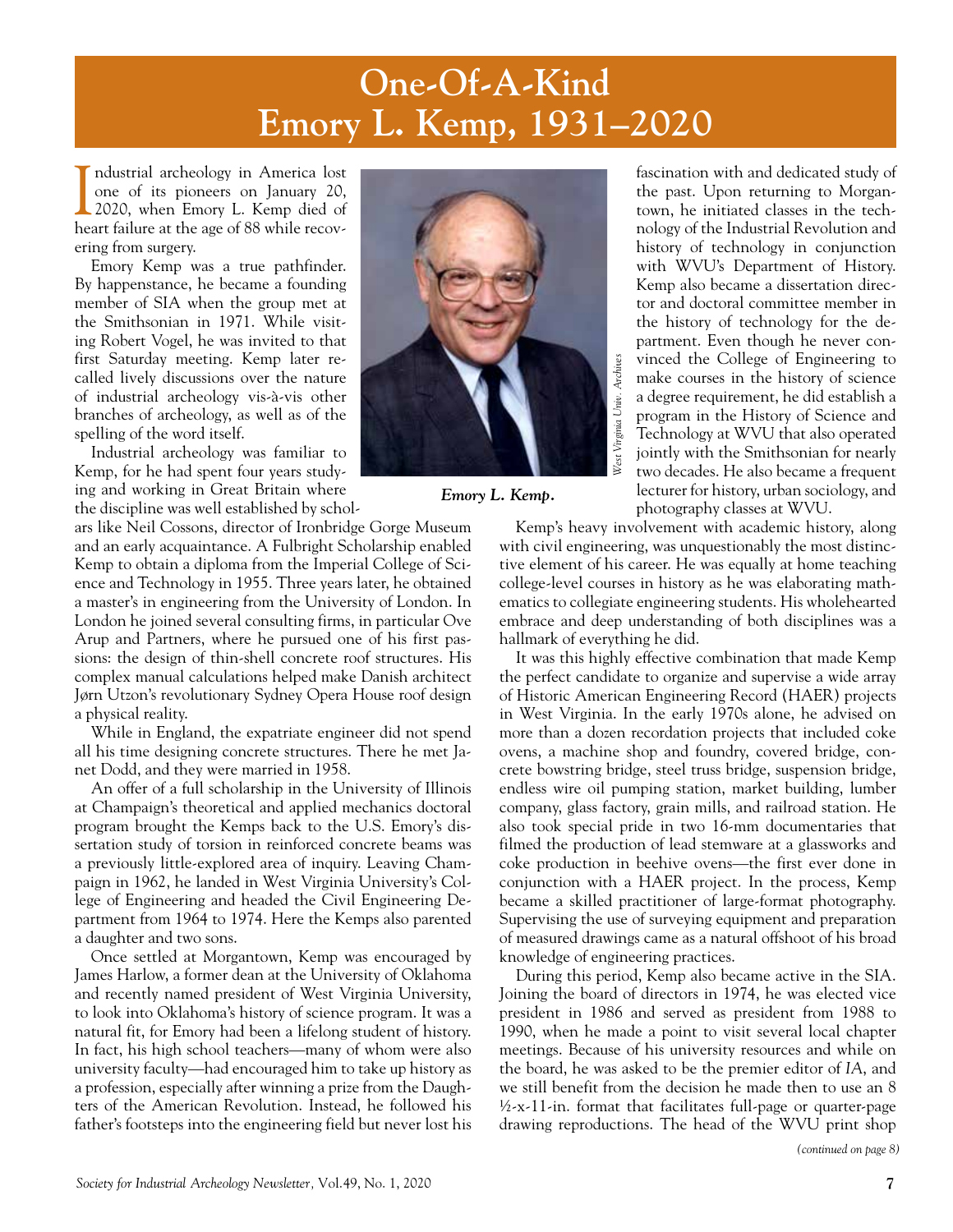#### *Emory L. Kemp (continued from page 7)*

proved critical in designing the cover and selecting the distinctive paper stock that was maintained until supplies were no longer available. When SIA's General Tools Award for Distinguished Service to Industrial Archeology was created in 1993, Emory Kemp was the first recipient.

His work with SIA was indispensable preparation for a major career accomplishment: the 1989 establishment of the Institute for the History of Technology and Industrial Archaeology (IHTIA) as part of WVU's Eberly College of Arts and Sciences. Mandated and partially funded through the efforts of Congressman Alan Mollohan, it was authorized to document, preserve, and interpret historically significant industrial, engineering, and technological sites, primarily in West Virginia but also throughout the Mid-Atlantic region. Including the documentation work done by IHTIA, Emory Kemp's impact on leading and inspiring documentation to HAER standards was immense. By the time Emory retired in 2003, more than 150 sites had been added to lists of recorded sites in West Virginia, Pennsylvania, and Maryland. They ranged from workers' housing to nail works, coal mine complexes to oil field power systems, pulp mills to steel works, and dozens of bridges.

Kemp administered much more than HAER projects at IHTIA. *Industrial Archaeology: Techniques* (1996), *Bridges Over Time: A Technological Context for the Baltimore and Ohio Railroad Main Stem at Harpers Ferry, West Virginia* (1997), *American Bridge Patents: The First Century (1790–1890)* (2005), and *An Educational Guide on the History of Covered Bridges in the United States for Students in Kindergarten Through 12th Grade* (2011) were among the notable publications produced during his tenure.

Still, Emory's design efforts and supervision of actual preservation projects remain among his most enduring legacies. Three West Virginia projects, in particular, stand out: the Wheeling Suspension Bridge, Wheeling Custom House, and Philippi Covered Bridge.

As early as 1962, his interest in the Wheeling Suspension Bridge, the longest in the world when completed in 1849, was piqued through an enthusiastic local preservationist. Always interested in context, it led him to a major research interest in suspension bridge history dating back to the Chinese. Kemp's "Links in a Chain: The Development of Suspension Bridges, 1801–1870" published in *The Structural Engineer* in August 1979 has become a standard reference for any serious bridge historian.

Major state-funded rehabilitations in the 1980s and 1990s allowed Kemp to become directly involved in extending the functional life of the Wheeling Suspension Bridge while maintaining its historical integrity. In 1983, along with researching the static and dynamic responses of the bridge, he experimented with a neoprene wrapping system for the cables. But when it leaked badly, he worked in a second 1990s project to restore the original wire wrapping system although minus the once highly-effective but now banned red lead! He also devised new articulated connector blocks to prevent wear at points where the suspenders and stays crossed for the latter project.

Kemp's engineering expertise also proved critical in the restoration of the Wheeling Custom House, also known as West Virginia Independence Hall for its role in the state's creation in 1863. Constructed between 1856 and 1859, Emory conducted an intensive structural analysis of the composition and fabrication of the 9-in. wrought iron I-beams supporting the interior structure. His research determined that these were very likely among the earliest wrought iron I-beams to be rolled in America. Earlier structural analyses of the beams had concluded they were insufficient for public use, but his reassessment revealed a capacity of 100 lbs. per sq. ft.

When the famous Philippi Covered Bridge burned in Feb.



Christopher Marston *Christopher Marston*

*Paul Boxley, 1990s* Paul Boxley, 1990.

*Emory and Janet Kemp shooting large-format photographs of King's Bridge, a covered bridge in Somerset County, Janet and Emory Kemp. Pa., that Emory later helped rehabilitate.* 

*<sup>(</sup>continued on page 14)*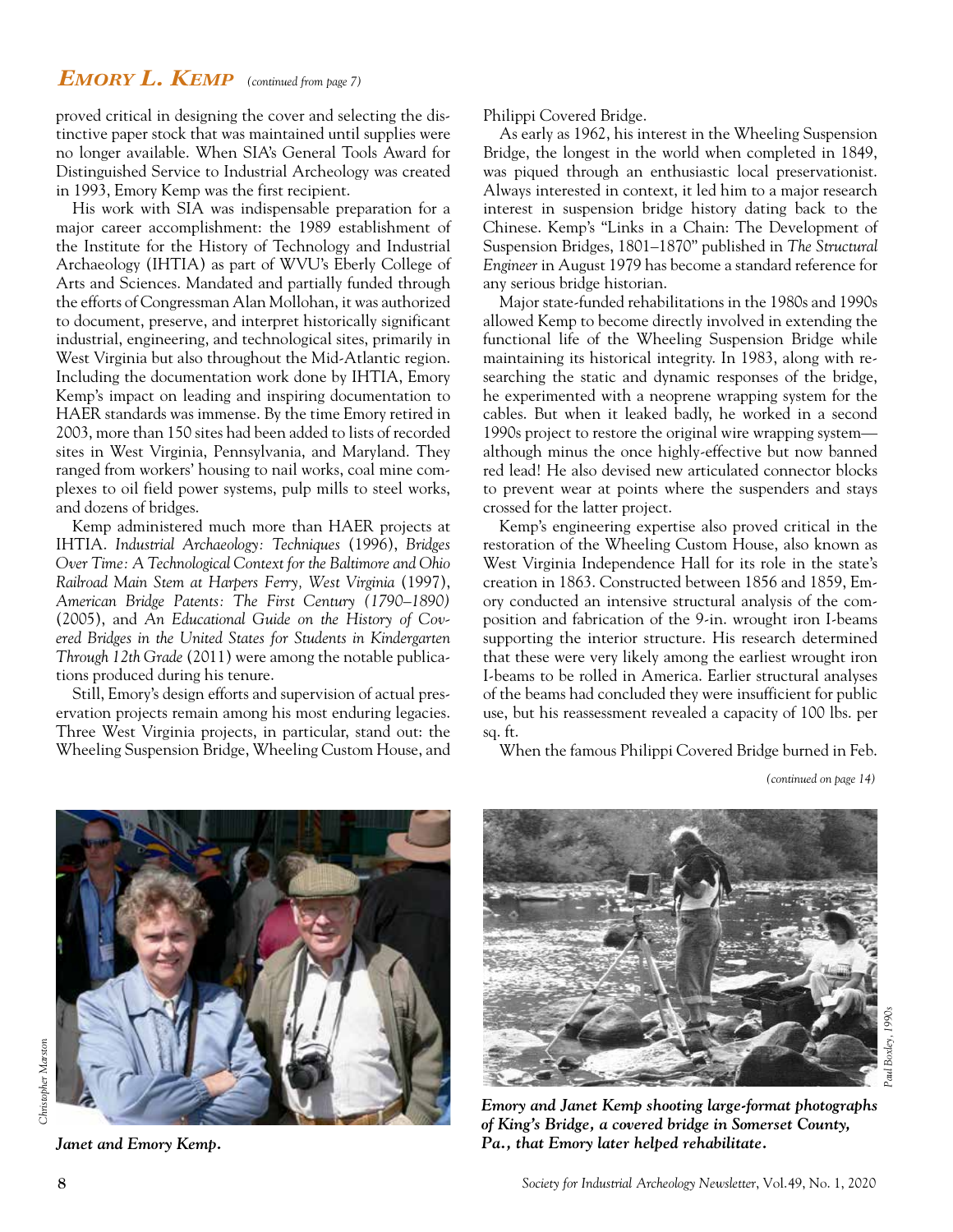

**Vol. 49, No. 1 Winter 2020**

#### *COMPILED BY*

*Mary Habstritt, New York, N.Y., Patrick Harshbarger, Wilmington, Del., and Marni Blake Walter,* SIAN *editor, Westmoreland, N.H.*

#### *General Interest*

◆ IA News, No. 189 (Summer 2019) includes an interesting article on the origins of the term "industrial archeology," tracing its earliest use to Marie Pierre Le Pelletier de Saint-Remy in 1842, in the French language and in the context of discussion of a dictionary of commerce. The earliest Englishlanguage use appears to be in *The Builder* (U.K.) and *Forest and Stream* (U.S.) in 1881. Also in this issue, Peter Crew, *Dolgun Blaster Furnace—300th Anniversary* (well known for its Quaker connections and for the blast furnace planned by Abraham Darby); Mary Mills, *George Landmann* (builder of the Greenwich Ry. and its viaduct); *Good Progress at the Hetty Pit* (volunteers work on restoration of the engine house and steam winding engine near Pontypridd, South Wales); *SL Lady Elizabeth* (conservation of the engine and boiler of the c.1895 steam launch); Robert Gambrill, *It's Only a Winch* (restoration of late-19th-c. winch at the Hollycombe steam engine collection); and Bruce Hedge, *Industrial Chimneys* (first part of an article on the origins of tall industrial chimneys, beginning with late-18th-c. steam engine houses).

#### *Textiles*

- ◆ Lars Olsson. Women's Work and Politics in WWI America: **The Munsingwear Family of Minneapolis.** London: Palgrave Macillan, 2018. 302 pp. \$89.95. Producing Munsingwear brand underwear, the Northwestern Knitting Co. was the largest workplace for gainfully employed women in Minnesota and the largest garment factory in the U.S. by WWI. The company used various strategies to bind the women, who worked long hours for low pay in roles strictly divided along ethnic and gendered lines, to the "Munsingwear Family."
- ◆ Joe Sugarman. **Stepping Stones**. *Preservation* (Spring 2019), pp. 34-40. Historic buildings form a path toward renewal of the textile mill company town of Graniteville, S.C. Remembered most recently for the derailment of a freight train loaded with chlorine in 2005, Graniteville's architecture reflects the vision of its original owner, William Gregg, who in the 1840s constructed mills and workers' houses in a Gothic Revival-style reminiscent of New England.

#### *Iron & Steel*

◆ Jake Halpern. **Scrappers: The Big Business of Scavenging in Postindustrial America.** *NYT Magazine* (Aug. 25,

2019), p. 50–59. How metal scrap is collected and processed, accompanied by full-page photos.

#### *Mines & Mining*

- ◆ Gregg Aamot. **'The Lifeblood': On the Iron Range, Small Businesses Build Off Mining's Success.** *MinnPost* (Oct. 20, 2019), *www.minnpost.com.* The interplay of small businesses and iron mining in northern Minnesota through the fits and starts of the industry. Focuses on some of the small manufacturers supplying the mines in the Hibbing, Minn. area.
- ◆ Brian James Leech. **The City That Ate Itself: Butte, Montana and Its Expanding Berkeley Pit.** Mining and Society Series. Univ. of Nev. Pr., 2018. 376 pp. \$39.95. Operations of the open-pit copper mine from 1955 to 1982, based on oral interviews and documentary evidence. How the pit changed the lives of workers and residents against a backdrop formed by Butte's long history of underground mining. The pit lowered the skills needed by miners, created new environmental hazards, and nibbled away at neighborhoods as its expanded outward. Rev: *Mining History News* (Winter 2018).

#### *Water Transport*

- ◆ Paul A. Lynn. **World Heritage Canal: Thomas Telford and the Pontcysyllte Aqueduct**. Whittles Publishing, 144 pp., illus. An 11-mi. section of the Ellesmere Canal (now the Llangolen Canal), designed by Telford in 1793, was recently made a Word Heritage Site. This book places Telford into historical and social context, showing him to be a remarkable mix of good-natured ambition, talent, and resilience. Rev: *IA News* (Autumn 2019).
- ◆ Randall Whitestone. **Decades After Closure, Brooklyn Navy Yard Sails On.** *New York History Blog* (Nov. 11, 2019), *www. newyorkhistoryblog.org*. In a review of historic vessels launched and fitted out at this shipyard, takes note of the last vessel still working and built from the ground up at the Brooklyn Navy Yard—a humble barge.

#### *Railroads*

◆ Center for Railroad Photography and Art. **After Promontory: One Hundred and Fifty Years of Transcontinental Railroading**. Indiana Univ. Pr., 2019. 268 pp., photos.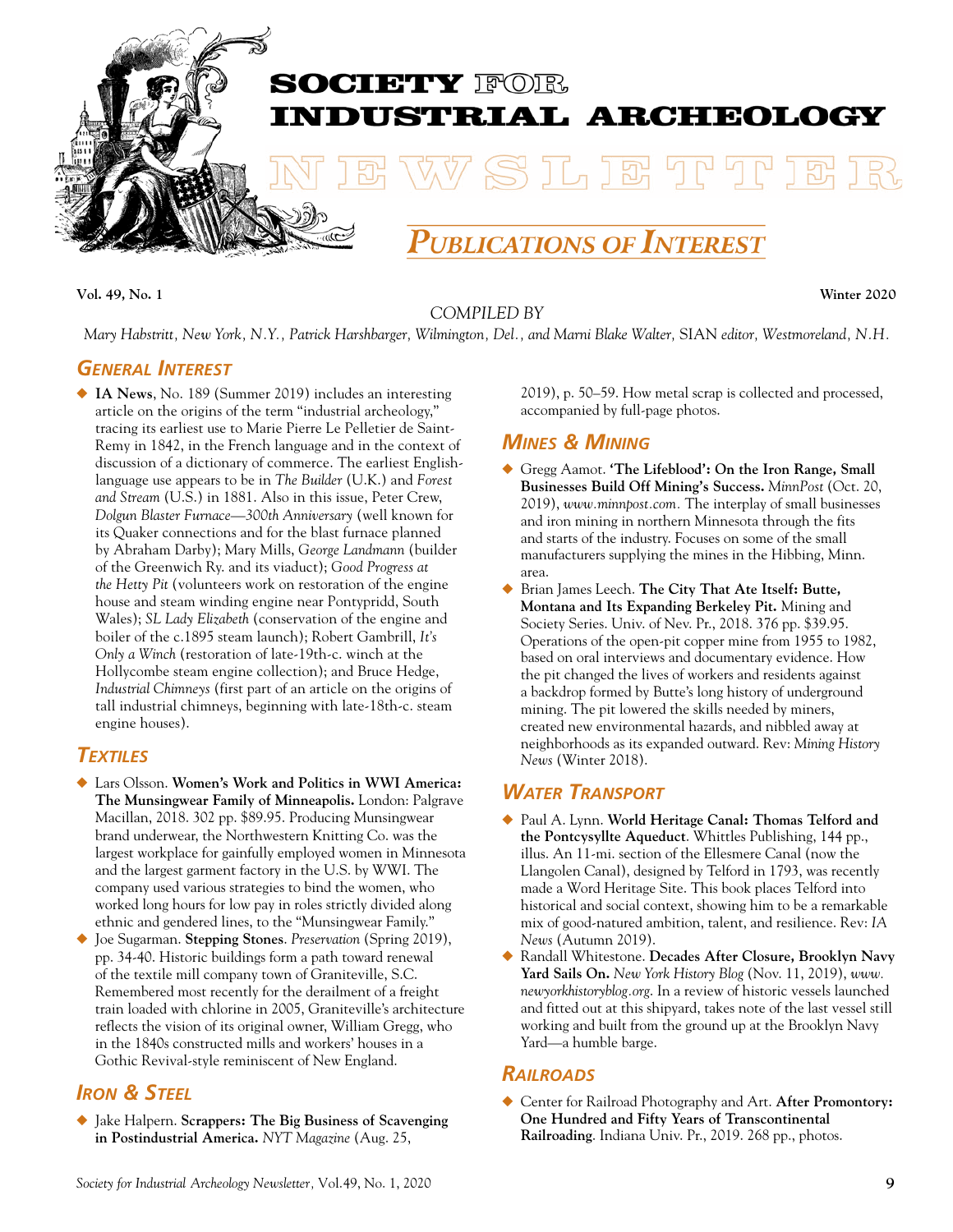\$60. Celebrating the sesquicentennial anniversary of the completion of the first transcontinental railroad in the U.S., this book profiles the history and heritage of this historic event. Starting with the original Union Pacific—Central Pacific lines that met at Promontory Summit, Utah, in 1869, the book considers all of the transcontinental routes in the U.S. and examines their impact on building the nation. A related traveling exhibition continues into 2021 (see IA Exhibits in this issue).

- ◆ Reed Karaim. **Ticket To Ride**. *Preservation* (Spring 2019), pp. 73–74. Suggests eight places across the U.S. for visits to honor America's railroad heritage: Golden Spike National Historical Park, Nevada State RR Museum, Chinese RR Workers Memorial, Union Station (Washington, D.C.), Montpelier Station Train Depot (James Madison's Montpelier, Va.), Mt. Washington Cog Ry., Pullman National Monument, and King St. Station (Seattle).
- ◆ Eric K. Washington. **Boss of the Grips: The Life of James H. Williams and the Red Caps of Grand Central Terminal.** Liveright, 2019. 352 pp. \$27.95. Celebration of Williams (1878–1948), chief porter of GCT and a black New Yorker who achieved authority and influence as a member of Harlem's ambitious middle class, set amid the golden age of train travel and the Harlem Renaissance.

#### *Automobiles & Highways*

◆ Steven Dornfeld. **1969 Bus Strike: Twin Cities Mass Transit Turning Point.** *Minnesota History* (Fall 2019), pp. 274–284. Twin City Rapid Transit, a streetcar company became Twin City Lines and the largest privately-owned bus company in the metropolitan area. As politicians argued over public ownership of the company, and company owners looted and redirected funds, employees suffered and service and equipment deteriorated. The 1969 labor strike finally pushed the company into public ownership.

#### *Agriculture & Food Processing*

◆ Tony Dierckens & Pete Clure. **Naturally Brewed, Naturally Better: The Historic Breweries of Duluth & Superior.**

#### CONTRIBUTORS TO THIS ISSUE

Nancy Banks, New York, N.Y.; Marc Belanger, Reno, Nev.; Diana Bouchard, Montreal, Que.; James Bouchard, Montreal, Que.; Arlene Collins, Houghton, Mich.; Aron Eisenpress, New York, N.Y.; Bob Frame, Minneapolis, Minn.; Mary Habstritt, New York, N.Y.; Patrick Harshbarger, Wilmington, Del.; Neill Herring, Jesup, Ga.; Arron Kotlensky, Houston, Texas; Christopher Marston, Washington, D.C.; John Mayer, Portsmouth, N.H.; William McNiece, Indianapolis, Ind.; Matthew Mueller, Portland, Maine; Carol Poh, Cleveland, Ohio; John Reap, Sun City West, Ariz.; Joe Seely, Chicago, Ill.; Daniel Schneider, Houghton, Mich.; David Simmons, Galena, Ohio; Charles M. Sullivan, Cambridge, Mass.; Saul Tannenbaum, Cambridge, Mass.; Robert M. Vogel, Washington, D.C.; Steven Walton, Houghton, Mich.; Suzanne Wray, New York, N.Y.

*With Thanks.*

Duluth: Zenith City Pr., 2018. 214 pp., illus. \$24.95. The Twin Ports' brewing industry from its start in 1859 to today. One of the brewers profiled is Fitgers, the last of Duluth's regional breweries. Its historic facility has served as an incubator for the modern craft brewing industry and was a tour site during the SIA 2000 conference.

- ◆ Patrick Reynolds. **Jesse Williams: The Big Cheese.** *New York Archives* (Fall 2019), pp. 33–37. Industrial-scale cheese manufacturing began on a farm in Rome, N.Y. in the 1850s.
- Patricia M. Salmon. Staten Island's Brewery Barons. Selfpublished, 2016. Avail.: *https://patsalmonhistory.com.* 124 pp., illus. \$19.99. A thriving tradition of lager brewing began on Staten Island in the 1850s with the arrival of German brewers who included Frederick Bachmann, August Schmid, George Bechtel, Charles Bsichoff, Joseph Rubsam, August Horrman, and Monroe Eckstein.

#### *Bridges*

- ◆ **Historic Bridge Bulletin,** Vol. 6, No. 3 (Nov. 2019) includes Arlyne Reichert, *Sweeping Arches: The Tenth Street Bridge in Great Falls* and *More Than Meets the Eye: The Design and History of the Tenth Street Bridge* (open-spandrel, reinforcedconcrete arch bridge, built in 1920, will be celebrated on its centenary in Aug. 2020. Also see *SIAN* (Summer 1996) for more on the preservation of this Montana landmark); *Battleground Bridge, Deer Park, Texas* (pin-connected, Pratt, through-truss bridge, fabricated by the Clinton (Ohio) Bridge Co. in 1891); and Rebekah Dobrasko, *A Plan for Austin Bridges* (Austin's city beautiful plan of 1928 resulted in 21 reinforcedconcrete bridges to serve boulevards and parks).
- ◆ Philip S. C. Caston. **Remington's Bridges—Karl Culmann Meets John R. Remington**. *CBT*, Vol. 77, No. 4 (Fall 2019), pp. 4–14. Culmann, a young engineer with the Royal Bavarian State RR, traveled to the U.S. in 1849–50. There he met Remington, a bridge builder of Lowndes County, Ala., who for several years had been working on an innovative, patented, suspension bridge made of wood. In 1850, Remington completed a stupendous bridge of 436-ft. span over a ravine in Montgomery, Ala., regarded by some as the longest single-span wooden bridge ever built in the world. Culmann was clearly impressed, eventually preparing a German-language technical report with seven figures and three pages of text.

#### *Abbreviations*

| CBT. | $=$ Covered Bridge Topics, published by the National   |
|------|--------------------------------------------------------|
|      | Society for the Preservation of Covered Bridges        |
|      | $IA News = Bulletin of the Association for Industrial$ |
|      | Archaeology (U.K.), www.industrial-archaeology.org.    |

*NYT = New York Times*

**Publications of Interest** *are compiled from books, articles, and digital media brought to our attention by you, the reader. SIA members are encouraged to send citations of new and recent books, articles, CDs, DVDs, etc., especially those in their own areas of interest and those obscure titles that may not be known to other SIA members. Publications of Interest, c/o* Marni Blake Walter, Editor, *SIA Newsletter*, 11 Esty Rd., Westmoreland, NH 03467; *sianeditor@siahq.org*.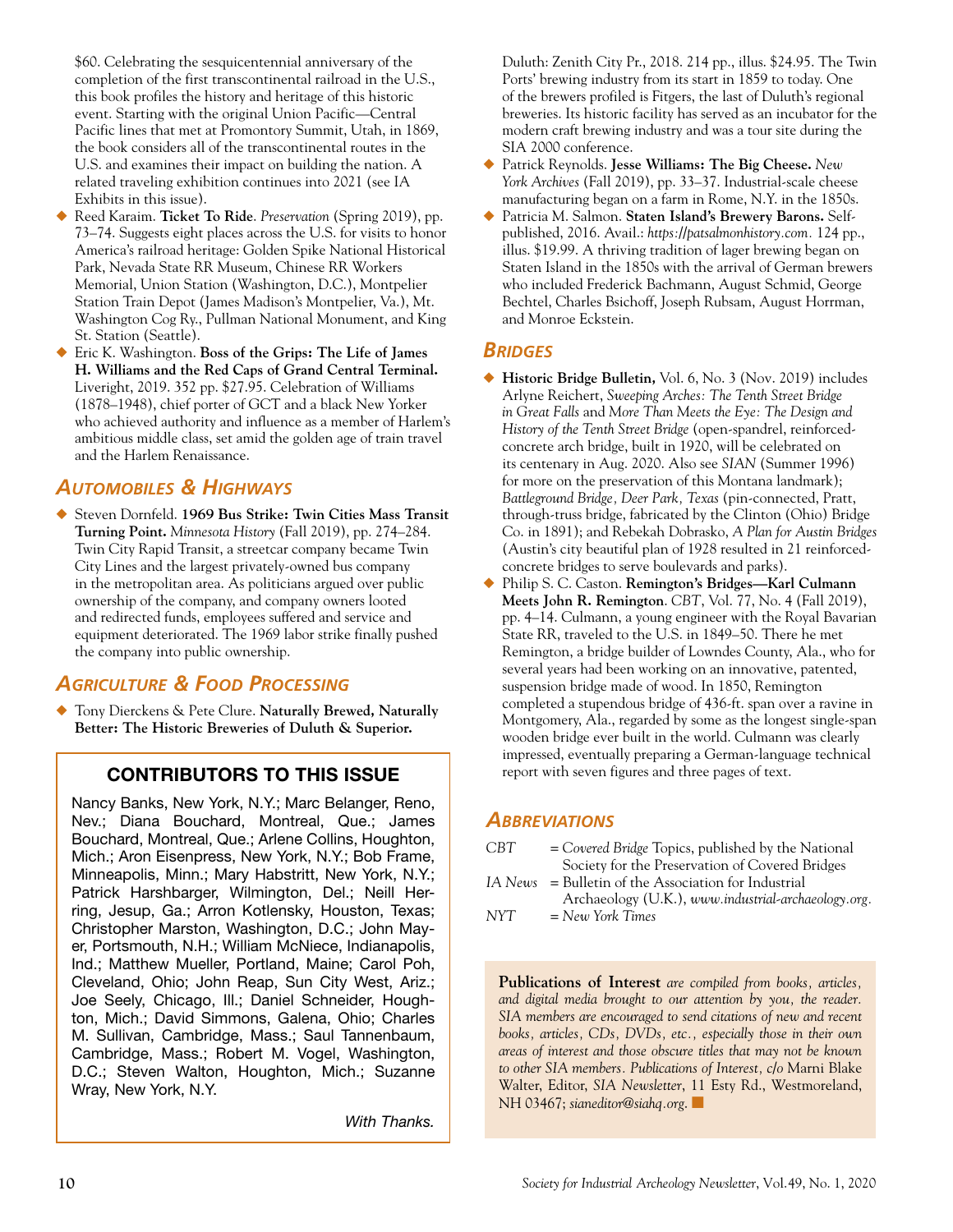## **West Point Foundry Designated an ASME Historical Mechanical Engineering Landmark**

On Oct. 5, 2019, the West Point Foundry (WPF) in Cold Spring, N.Y. was designated Historical Mechanical Engineering Landmark #272 by the American Society of Mechanical Engineering (ASME). The ceremony, hosted by the property owner, Scenic Hudson, included the president of ASME, Richard Laudenat, Section Chair Robert Marcinik and other members of the ASME Mid-Hudson Section, and Sr. VP Erin Riley and Director of Parks and Community Engagement Rita Shaheen of Scenic Hudson. Arron Kotlensky (SIA board member), who wrote the nomination, and Steven A. Walton (SIA Exec. Sec.) as the representing member of the ASME History and Heritage Committee both gave short speeches on the history and importance of the foundry.

President Laudenat noted that the "West Point Foundry Preserve is not only a beautiful park, but an outdoor museum that educates visitors about the early days of American industry and engineering. ASME is pleased to formally recognize the foundry's historical significance as part of the American Industrial Revolution and the evolution of mechanical engineering, as well as its role in inspiring new generations of engineers." About fifty people from the community and region attended the ceremony. An hour-long tour of the site (and a surprise tour of the privately-owned adjacent 1829 William Kemble House that is being restored to its former glory) followed the ceremony.

Since 1971, the ASME has designated its landmarks based upon "their engineering attributes, role in the evolution of the mechanical engineering profession, and significance to society in general." More specifically, they seek to designate sites or collections that represent "a significant step forward in the evolution of mechanical engineering and is the best known example of its kind." The WPF fits both of these cri-



*Dedication ceremony of West Point Foundry, Oct. 5, 2019. Left to right: Rita D. Shaheen (Scenic Hudson), Richard T. Laudenat (President, ASME), Arron Kotlensky (SIA), Steven Walton (SIA and ASME H&HC), Erin Thérèse Riley (Sr. VP, Scenic Hudson), and Robert Marcinik (Chair, ASME Mid-Hudson Section).*

teria well. The WPF's nomination was based upon its unique survival as a largely un-redeveloped parcel of an early 19thc. iron foundry and its contribution to the development of manufacture of heavy capital goods. Founded in 1818 and thriving through the Civil War, the foundry produced cast iron engines and machinery for mills of all sorts (especially sugar), pumping engines, cast iron infrastructure like water pipes and structural building members, locomotives, steam engines, and marine engines that built American industry, and even for the WPF's notable history of the Parrot Gun (though ASME prefers not to designate militaristic landmarks). Its importance also lies in its role in the early careers of a generation of antebellum American mechanical engineers who went on to develop important sectors of the American engineering profession, including Chief Engineer of the U.S. Navy, Charles H. Haswell; chief of the Navy's Bureau of Steam Engineering, W.W. Wood; and Charles W. Copeland, one of the founding members of ASME.

Scenic Hudson acquired the 45-acre property more than two decades ago, sponsored a decade of archeological research by Michigan Tech's Industrial Archaeology program, and has redeveloped the site into the West Point Foundry

*(continued on page 14)*



*Brochure cover from the West Point Foundry dedication ceremony.*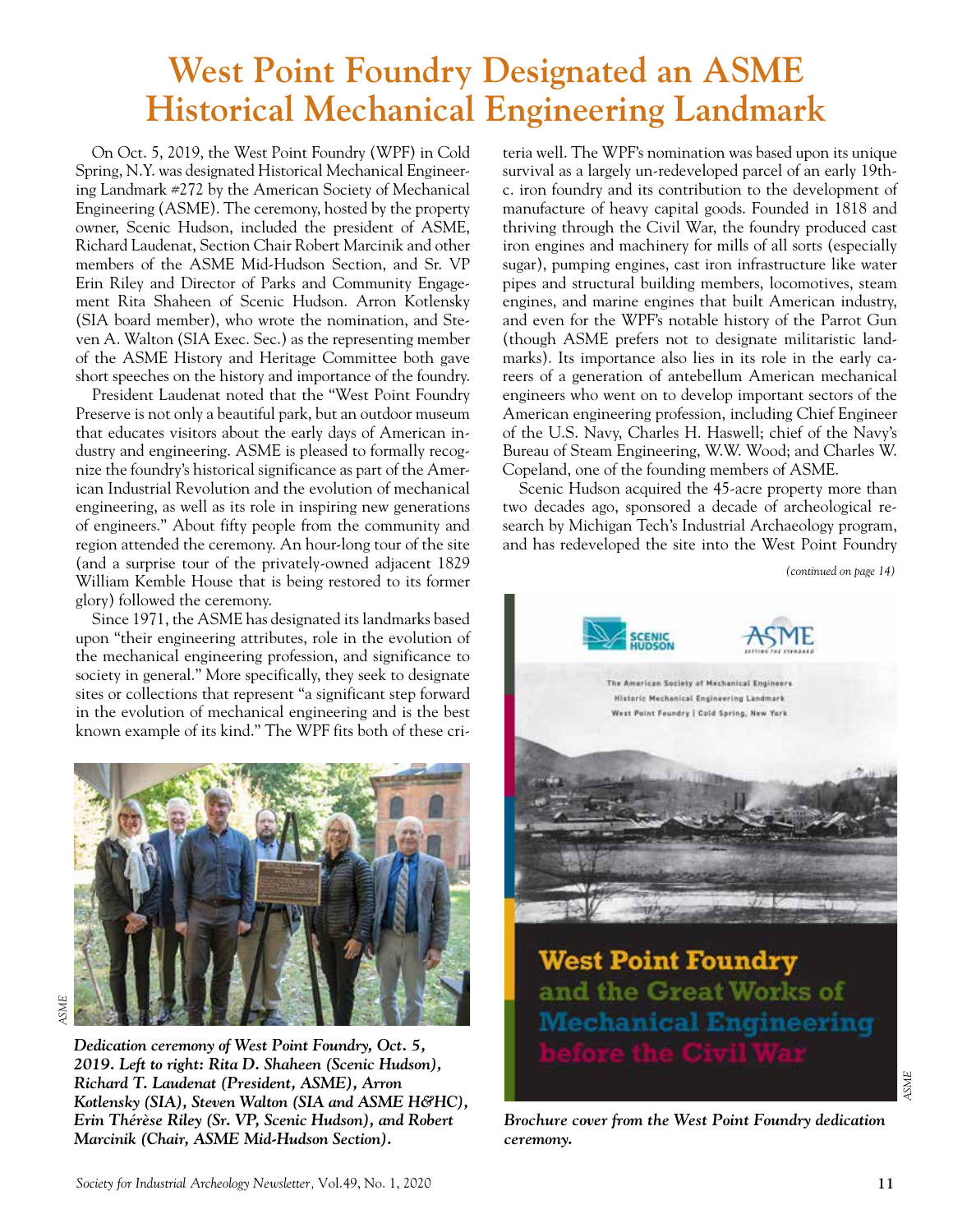### *CHAPTER NEWS*

**Oliver Evans** (Greater Philadelphia) held a tour of American Keg Co. in Pottstown, Pa., on Nov. 4. American Keg is a stainless steel keg manufacturer which has been crafting kegs since early 2015, when the company operated under the Geemacher name. It continues to be the only steel beer keg manufacturer in the U.S.

**Roebling** (Greater N.Y.-N.J.) held its Annual Great Falls Symposium on the Industrial Archeology of the New York– New Jersey Area in the Great Falls National Historical Park, Oct. 26, 2019. Presentations included Patrick Harshbarger, *A Ghost of Mount Morris: The Quarry & the Allied Textile Printers (ATP) Site*; James S. Lee, III, *Guided Tour of the ATP Quarry Lawn & Archaeological Field Work* (see also below); Darren Boch, *Paterson Great Falls National Park Updates & Outlook*; Matthew Kierstead, *"Large and Lofty": HAER Documentation of the Erie Railroad's 1875 Portage Viaduct*; Richard Hunter and Patrick Harshbarger, *Investigations of the Camden & Amboy Railroad's South Amboy Terminal*; Elizabeth Cole, *From "Black" Mill to "White" Mill: A History of Clinton's Mill & Machinery*; and Gianfranco Archimede, *Meeting Mandates of the E.P.A. at the Great Falls National Park: Recent Section 106 Reviews & Assessing Impacts to Industrial Heritage Resources*. A reception for "The Iron Hand in the Silk Glove: Ruins and Story of the ATP Site in Paterson's Great Falls National Historic Park" exhibition for RCSIA members was held featuring large-format silver photography by Gianfranco Archimede.

As part of the annual Symposium on Oct. 26, Roebling Chapter toured a portion of the former Allied Textile Printing (ATP) site within the Paterson Great Falls National Historic Park. The accompanying photo is approximately within the remains of Building 18, which was used for dye- *Support Your Local Chapter. For info on a chapter near* 

### *IA EXHIBITS*

**After Promontory: 150 Years of Transcontinental Railroading** is a traveling exhibition for the 150th anniversary of the joining of the Central Pacific and Union Pacific RR in Promontory, Utah in 1869. It is part of an initiative by the Center for Railroad Photography and Art that also includes a book (see Publications of Interest) and a 2019 conference. The exhibition examines the significance and lasting impact of the transcontinental railroads on the American West through both historical and recent photography. It is currently on display at the Architectural Heritage Center, Portland, Ore., through April 24, 2020, and San Mateo County History Museum, Redwood City, Calif., through May 1, 2021. Info: *http://www.railphoto-art.org/exhibits/after-promontory/.*

*(continued on page 15)*

ing and finishing. This area will become the River Walk (the left side is by the Passaic River, which isn't visible through the trees and walls) and the Quarry Lawn (on the right).

Then on Nov. 18, Roebling Chapter had a lovely tour of the Kings Theater in the Flatbush neighborhood of Brooklyn. Originally the Loew's Kings Theater, designed in a French Renaissance style and one of the five "Wonder Theaters" in the N.Y.C. area, it sat empty for decades after it closed in 1977. The theater's interior spaces were restored to their 1929 appearance, and its stage facilities completely rebuilt to modern standards. It reopened as a performing arts venue in 2015.—*Aron Eisenpress*



*The interior of Kings Theater.* 

*you or to start one, check out the local chapters section of the SIA website* (www.sia-web.org).  $\blacksquare$ 



*Aron Eisenpress Aron Eisenpress* Aron Eisenpress

*Roebling members explore the remains of the ATP site (Building 18) during the Annual Symposium.*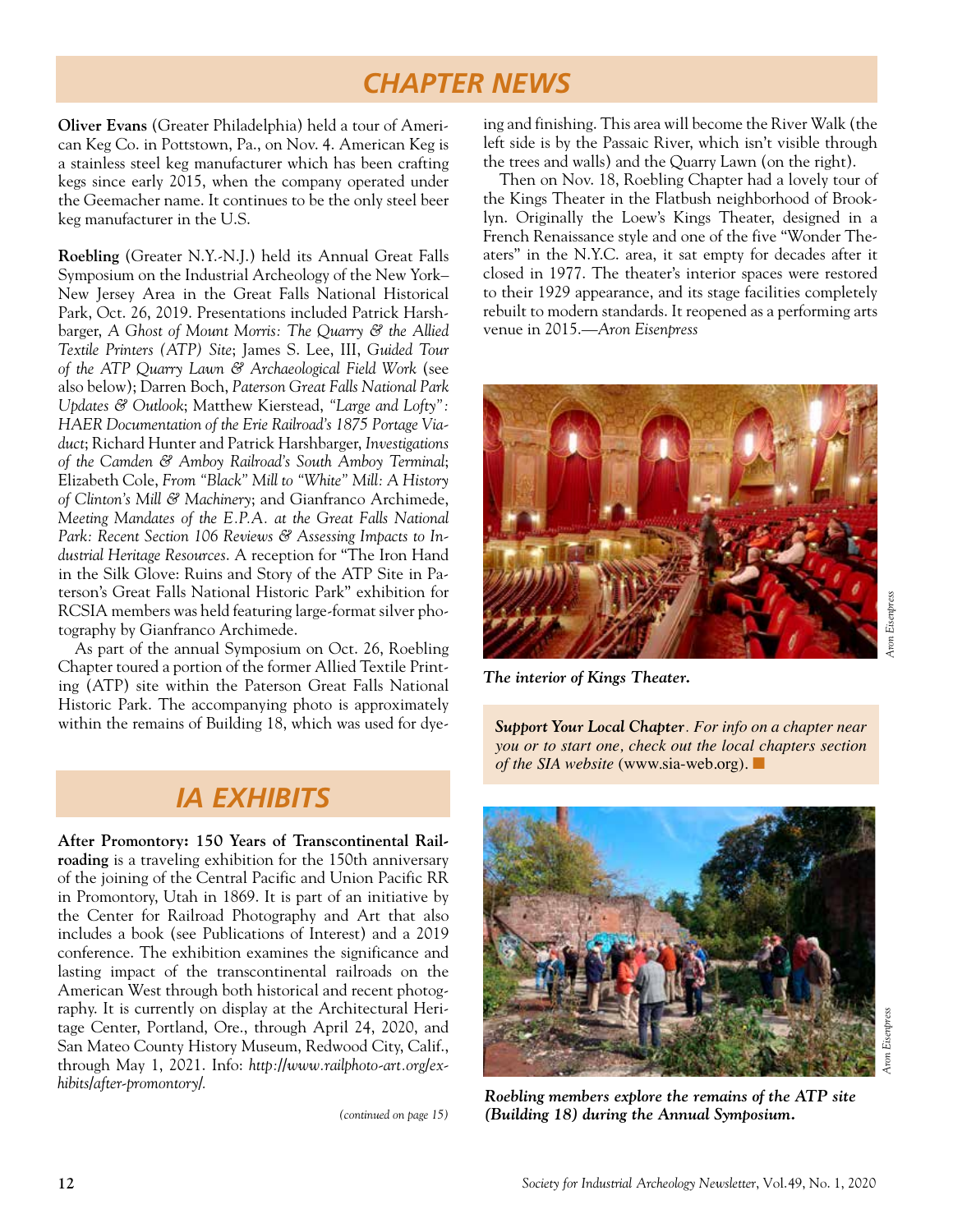# SIA 2020 Fall Tour Preview Central and Mid-Coast Maine, Sept. 24–27

Based in historic Bath, Maine, the 2020 SIA Fall Tour will explore several historic Maine industries, including textiles, shoes, bricks, and narrow gauge railroads. SIA attendees will also witness lumbering, boat building, quarrying, and high-tech manufacturing, as well as an active paper mill, all of which are important economic drivers for the state. Nine process tours have already been arranged, as well as multiple museum visits, and events planned for each evening. Seven distinct group tours have been planned for this four-day event (events subject to changes as itineraries are finalized). Sitting along the Kennebec River in Bath's historic district, the Hampton Inn Bath has offered SIA a rate of \$139/night.



*WW&F.*

*Originally built by the Portland Co. in 1891, and restored by the Wiscasset, Waterville, & Farmington Ry. Museum's volunteers, the two-foot gauge Locomotive No. 9 is the first engine to cross the reconstructed 1918 Boston & Maine boxed pony Howe truss as part of the WW&F's extension of its excursion line.* 

The hotel is a 40-minute drive from the Portland International Jetport, and is centrally located off of U.S. Route 1 for accessing all the sites in Central and Mid-Coast Maine.

The Maine Maritime Museum is hosting the opening reception Thursday evening. Though the museum was a tour stop at the 2014 SIA Portland conference, there are many new exhibits. They are arranging a tour of their Bath Iron Works (BIW) exhibit which includes a one-hour boat cruise on the Kennebec River past the BIW industrial site, and the Doubling Point and Kennebec Range lighthouses.

Other highlights include the Museum L-A in Lewiston, which is putting together a custom tour of their museum and a corresponding walk of the canals and other significant industrial sites in the area. This tour will highlight the Franco-American workers who kept the mills going and the history of the industry.

In Brunswick is TechPlace, a manufacturing incubator which currently houses over 30 up-and-coming industrial innovators. Located in a former Naval Air Station, five

*(continued on page 14)*



*Under new ownership, the ND Paper-Rumford Mill is a major producer of pulp and paper and has occupied the site along the Androscoggin River since 1901.* 

# **Membership Renewal Reminder**

Membership renewal notices for 2020 were sent to all members. Please remember to renew your membership and continue your support for the Society for Industrial Archeology! We have much to look forward to in 2020 including the Annual Conference in Bethlehem, Pa., and Fall Tour in Maine. Your annual dues support publication of *IA: The Journal of the Society for Industrial Archeology* and the SIA *Newsletter* and support the general operations of the SIA. You can pay your 2020 dues online at *www.sia-web.org/join-or-renew-online/*, or send payment by check along with the form that accompanied the renewal notice. Renewal forms that can be printed and mailed are also available on the SIA website at the address given above.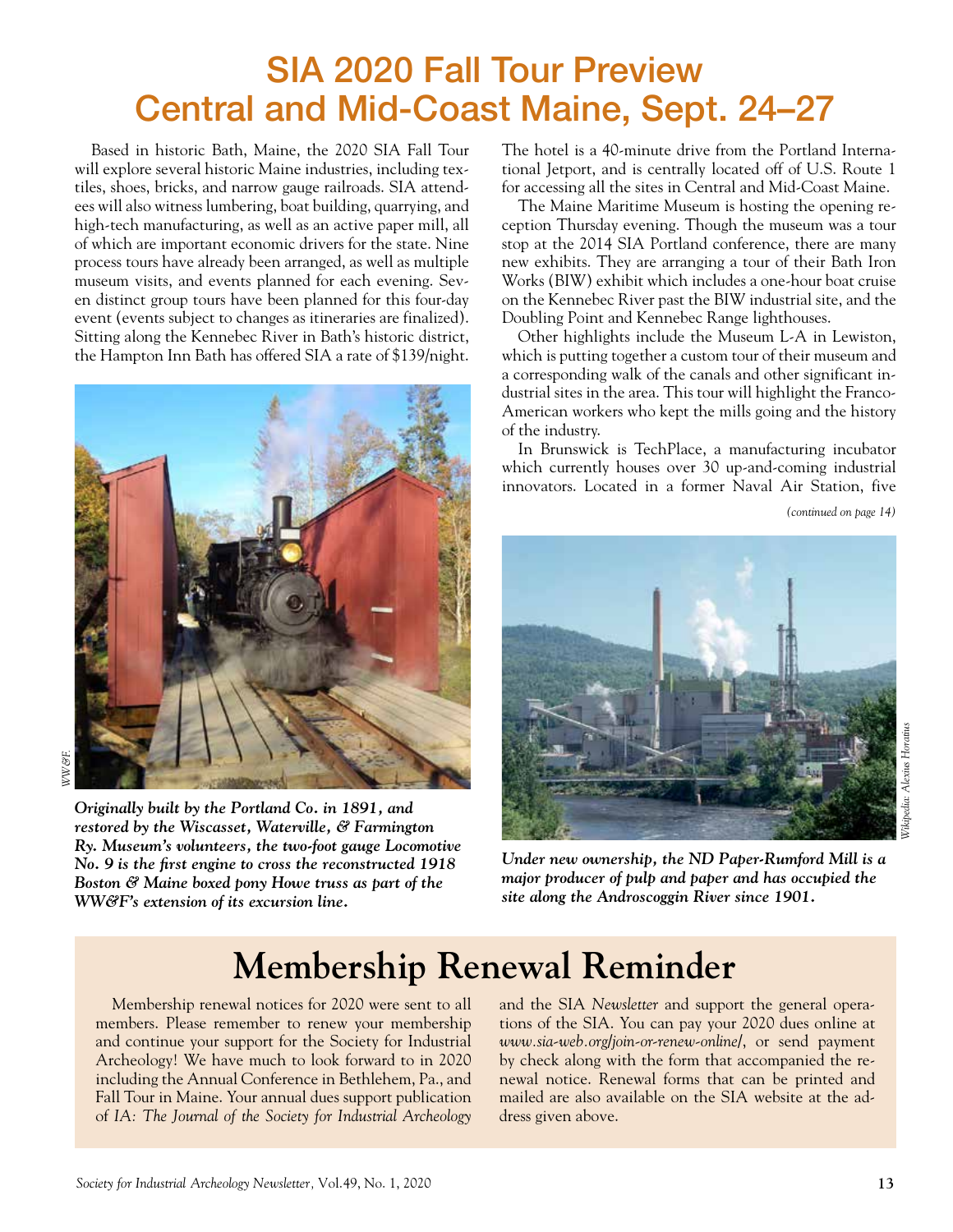#### *Fall Tour Preview (continued from page 13)*

different tour guides will take small groups around the site so members can get a more intimate view of these groundbreaking companies.

A tour to the ND Paper Mill in Rumford will be another major highlight. This large mill, along with its connecting rail lines, should satisfy attendees' many areas of interest. Along the way, we will view the lumber processing facility at the JD Irving Mill in Dixfield.

Located in Thomaston, Dragon Products provides the top quality masonry cements for highways, bridges, and buildings. The Maine Section of the American Society of Civil Engineers (ASCE) has designated the Dragon Cement plant and quarry as a State Significant Historic Civil Engineering Landmark. A two-hour tour is scheduled for this facility.

On Saturday, a half-day is planned at the Wiscasset, Waterville & Farmington Ry. Museum in Alna. The WW&F's amazing volunteers will offer behind-the-scenes tours of their shops and ongoing locomotive and car restoration projects, and take us on a steam excursion along their 2.6 mi. narrow-gauge line, which they've recently extended to cross a rebuilt 1918 boxed Howe pony truss, the byproduct of a unique HAER project.

In all, nine process tours have been arranged, as well as visits to museums and historic sites. A harbor cruise or other maritime-related activity is in the works for Saturday afternoon.

New England fall foliage attracts tourists from around the world to witness the spectacular colors, and the late September timing will bring out some of the best viewing. Maine is a friendly state and has many activities to entertain as well as educate the diverse SIA membership.

*Matthew Mueller and Christopher Marston*



*The Boston & Maine built the Moose Brook Bridge in 1918 in Gorham, NH. After being arsoned in 2004, it was recorded and reconstructed in 2009–2012 by partners including HAER, FHWA, Case Western, and the National Society for the Preservation of Covered Bridges. It was reassembled at the WW&F in 2017–2019.* 

1989, the governor's office asked Kemp to put on a general contractor's hardhat and also serve as chief engineer for the \$2 million restoration. The timbers had been charred but sufficient cross sections remained to preserve many of them. Kemp designed a giant plastic house covering so that every component could, in turn, be examined and assessed. He also developed "Dutchman" techniques to insert within damaged original timbers that would have otherwise been removed. Epoxied in place, they were executed to maintain the exterior appearance. The bridge reopened to traffic in 1991.

The world of industrial archeology will likely never again see anyone like Emory Kemp. Capable of conducting authoritative historical research, he could, at the same time, perform essential structural analysis. He was the literal embodiment of British novelist C. P. Snow's celebrated "Two Cultures" of science and humanities. What's more, his wideranging interests and knowledge in the arts, politics, religion, and culture made him a joy to be around. We will all profoundly miss him.

*David A. Simmons*

#### *EMORY KEMP* (continued from page 8) *WEST POINT FOUNDRY* (continued from page 11)

Preserve, a unique amalgam of nature preserve and arguably the most intact example of a manufacturing site of its kind dating from the early decades of American industrialization. The WPF is already on the National Register and has been nominated as a National Historic Landmark (pending).

The WPF joins ten other mill complexes that are ASME Landmarks, though it is arguably the most extensive, complex, and intact of them. Notably, two previous ASME landmarks—the Hacienda La Esperanza Sugar Mill Steam Engine (1861; ASME Landmark #35) and the Barker Turbine at Hacienda Buena Vista (1853; ASME Landmark #177), both in Puerto Rico—were manufactured by the WPF, a point noted by the president of ASME at the ceremony.

SIA members may recall the theme issue of *IA* on the WPF from 2009 (Vol. 35, no. 1/2), and the full-color 16-page brochure for the ASME Landmark designation may be downloaded at *https://www.scenichudson.org/news/parks/kudos-towest-point-foundry/*. For more on all the ASME landmarks, many of which will be familiar to SIA members, see *https:// www.asme.org/about-asme/engineering-history/landmarks*.

*Steve Walton and Arron Kotlensky*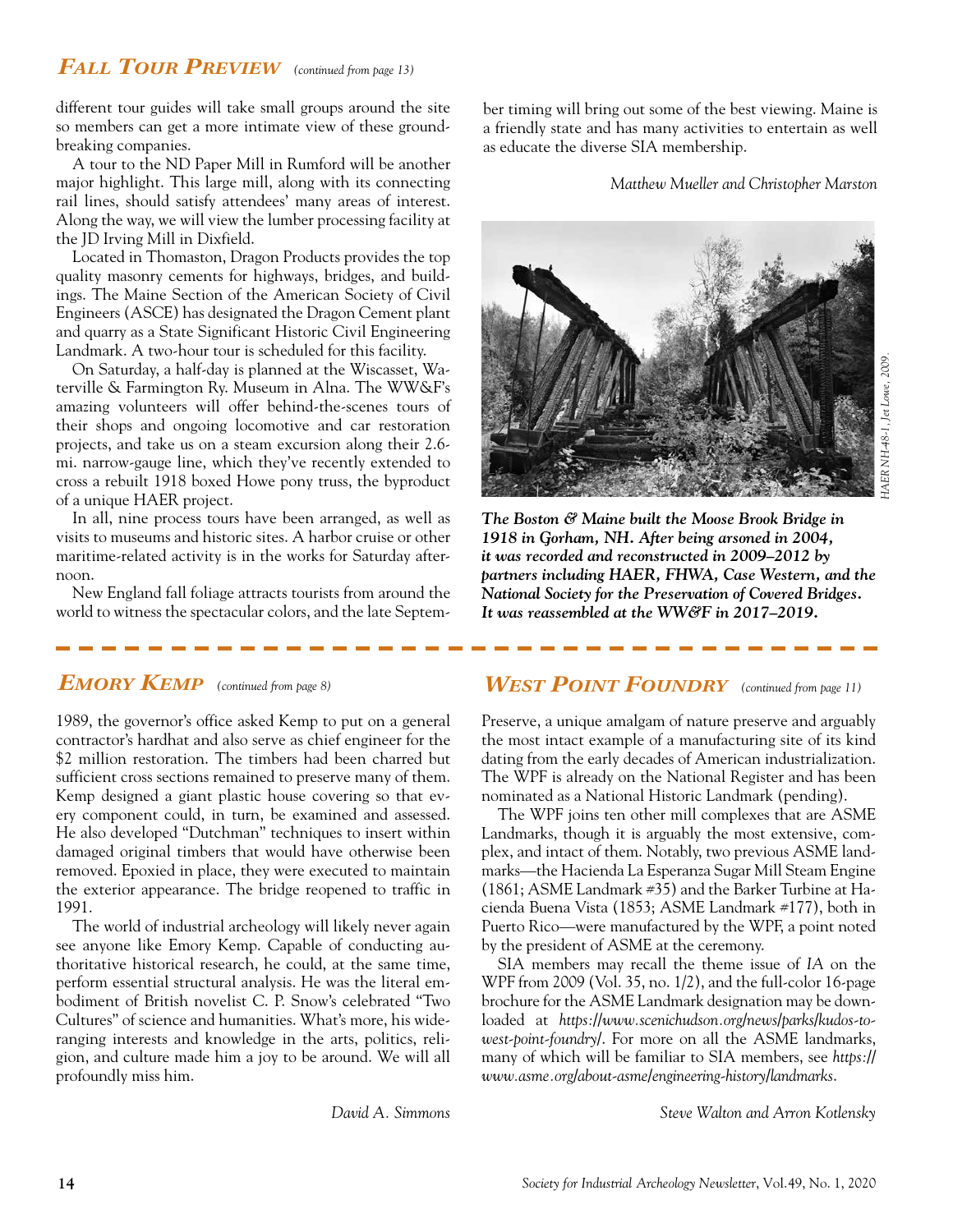### *IA ON THE WEB*

**Industrious Light**. (*https://www.muralarts.org/artworks/ industrious-light/*). Philadelphia is well known for its mural arts program, bringing together artists with neighborhoods to transform blank walls and building elevations into works of art reflecting the city's culture, history, and aspirations. Now the city has a new series of murals depicting its industrial past. Artist Phillip Adams has created murals depicting breweries, machine works, and locomotive manufacturing in neighborhoods where these industries were once supreme.

**Mines, Mills, Museums: My Year as a Professional Industrial Heritage Tourist**. *www.sah.org/publications-and-research/ fellowship-reports/brooks-fellowship-reports/brooks-report-detail/ sah-blog/2019/09/03/mines-mills-museums-my-year-as-a-professional-industrial-heritage-tourist*. Essay with many photos about tourism at a variety of industrial heritage sites.

**Photography and Corporate Public Relations: The Case of U.S. Steel, 1930–1960**. *https://www.library.hbs.edu/us-steel*. Extensive photo essay on U.S. Steel by the Harvard Business School, arranged in several different topics.

**The Slate Belt**. *sites.google.com/view/theslatebelt*. Compilation of information about the slate industry in Lehigh and Northampton Counties, Pa. Includes sections on the processes and tools of quarrying, ancillary industries, geology, historical maps, photos, and a database of quarries. Researched and developed through a project by the University of Pennsylvania Graduate Program in Historic Preservation.

**IA on the Web** *is compiled from sites brought to the editor's attention by members, who are encouraged to submit their IA*  Web finds: sianeditor@siahq.org

#### *IA Exhibits (continued from page 12)*

**Art of Precision: The Engineered Sculpture of Christopher Bathgate** will be on display at the National Museum of Industrial History (NMIH), Bethlehem, Pa., during the SIA's Annual Conference and continues through May 31. The exhibit features more than 20 sculptures by Bathgate, a self-trained machinist employing handmade tools, automated CNC milling machines, and metal lathes to create complex artistic expressions inspired by industry. Playing with the tension between aesthetic vs. utility, form vs. function, and industrial vs. handmade, these pieces serve as an example of how computer-mediated fabrication may bridge the divide between art, craft, and industrial production in the Digital Age. Info: *www.nmih.org*.

**Dreaming of Utopia: Roosevelt, New Jersey** is an exhibit at Morven Museum & Garden in Princeton, N.J. through May 10, 2020. Working with the New Deal Resettlement Administration, Russian immigrant Benjamin Brown established the town of Roosevelt, originally named Jersey Homesteads, in 1937. It was a community of Jewish garment workers who escaped city tenements to farm and operate a cooperatively owned garment factory. Jersey Homesteads' flat-roofed buildings, designed by architect Alfred Kastner with his assistant Louis Kahn, were built on half-acre lots that backed onto communal green spaces and woods. After the death of President Roosevelt in 1945, the town was renamed in his honor. When the communal farm and factory failed, the town evolved into an artist colony known for artists who worked for civil rights, economic equality, immigration, labor issues and fair pay, the right to free speech, peace and justice. Included in this exhibition are more than 100 objects and works of art shown together for the first time. Info: www.morven.org/dreaming-of-utopia.

# **Historic Bridge News**

Pennsylvania Department of Transportation (PennDOT) has upped its game, more aggressively marketing the availability and potential reuses of the state's historic metal truss bridges. PennDOT in partnership with the State Historic Preservation Office is using social media (Facebook, Twitter, and LinkedIn) to get the word out through a news column called *Bridge to Success: Opportunities for Reusing Pennsylvania's Metal Truss Bridges*. Issue #3 (Oct. 2019) features a look at metal trusses fabricated with Phoenix columns, and offers data on three Phoenix Bridge Co. trusses, which are currently programmed for replacement and available for relocation and reuse. PennDOT has also revamped its Bridge Marketing website (*www.penndot.gov/ProjectAndPrograms/Cultural%20Resources/Bridge%20 Marketing/Pages/default.aspx*). A half-dozen reuse success stories are featured, and more than 30 currently available metal-truss bridges are now sorted by span lengths and include larger images, quick at-a-glance facts, narrative histories, character-defining features, and guidelines for bridge acquisition and contact information.